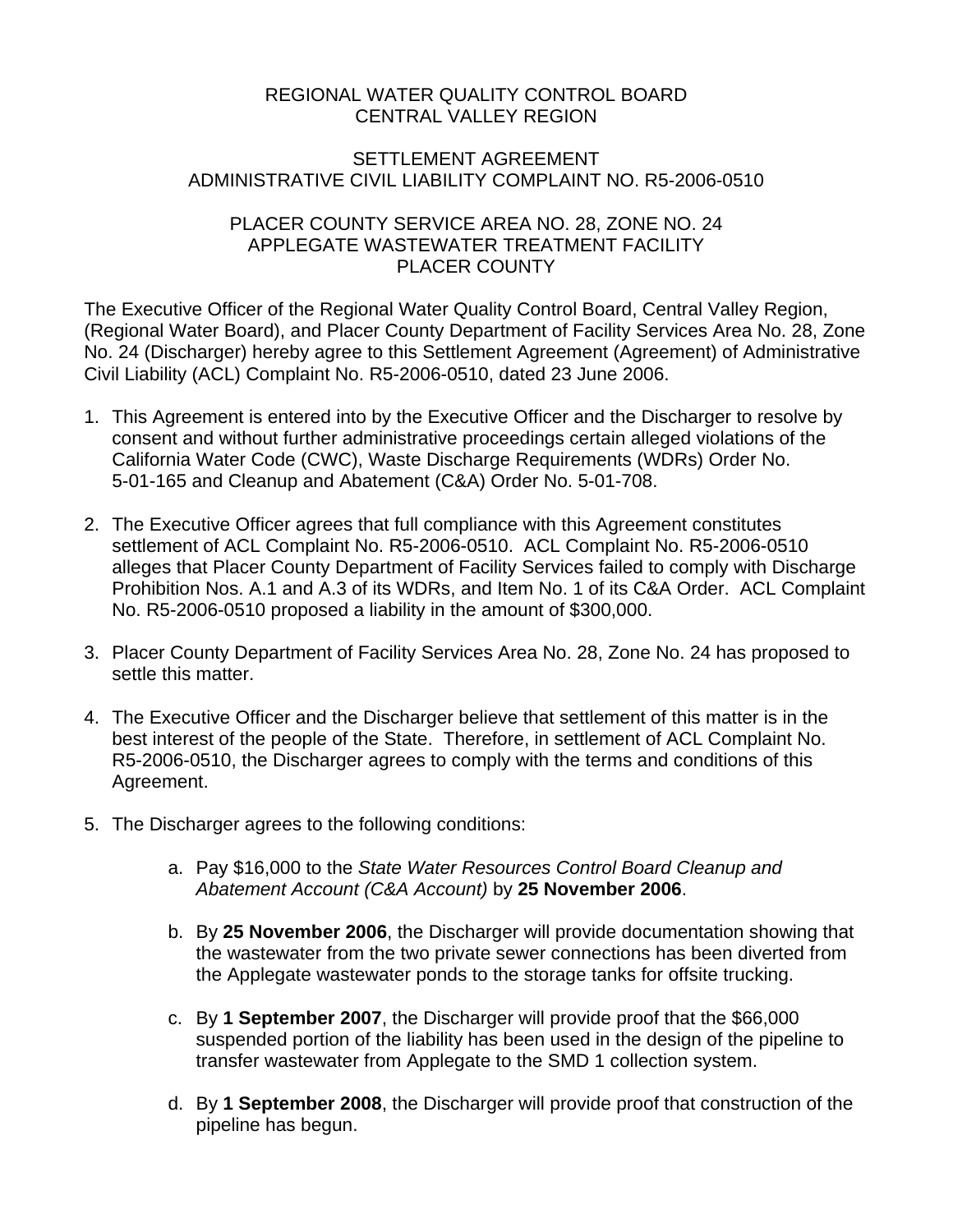- e. **By 15 October of each year** (except as noted in Item 5.b), the Discharger will provide documentation showing that the wastewater from all sewer connections has been diverted from the Applegate wastewater ponds to the storage tanks.
- f. **Between 15 October and 15 May of each year**, the Discharger will collect and truck all wastewater generated from all 27 connections in the Applegate service area. This action will ensure that wastewater remaining in the ponds at the end of the summer season has time to percolate and evaporate prior to the winter rains, and that any future winter spills will be composed solely of groundwater which has infiltrated into the ponds during the winter months. The hauling program shall continue each year until the pipeline to SMD 1 is fully operational. The monitoring reports submitted for the months of October through May shall contain proof of hauling.
- 6. In consideration of the Discharger's compliance with this Agreement, the Executive Officer agrees not to initiate any other administrative or judicial enforcement actions against the Discharger for the violations alleged in ACL Complaint No. R5-2006-0510. In consideration of the Executive Officer's settlement of ACL Complaint No. R5-2006-0510, the Discharger agrees to toll any applicable statute of limitations.
- 7. Compliance with this Agreement will be measured by the timely submittal of the \$16,000 and the timely completion of the tasks cited in Item No. 5 above. If the Discharger fails to fully comply with this Agreement at any time, then **within 30 days of the demand of the Executive Officer**, the Discharger shall submit payment of the remaining \$66,000, which is the suspended portion of the ACL Complaint. In addition, the Regional Water Board may take any administrative or judicial enforcement actions available, including re-issuance of a complaint for administrative civil liability for the suspended portion of the ACL proposed in ACL Complaint No. R5-2005-0510.
- 8. The Executive Officer has the authority to settle this matter in accordance with Water Code Section 13323 and Government Code Section 11415.60.
- 9. The Discharger has been informed of the rights provided by Water Code section 13323, subdivision (b), and hereby waives its right to a hearing before the California Regional Water Quality Control Board, Central Valley Region.
- 10. The Discharger understands that payment in accordance with this Agreement is not a substitute for compliance with applicable laws, and that continuing violations of the type alleged in the Complaint may subject it to further enforcement, including additional civil liability.
- 11. This Agreement is severable; should any provision be found invalid the remainder shall remain in full force and effect.
- 12. This Agreement may be executed in counterpart.